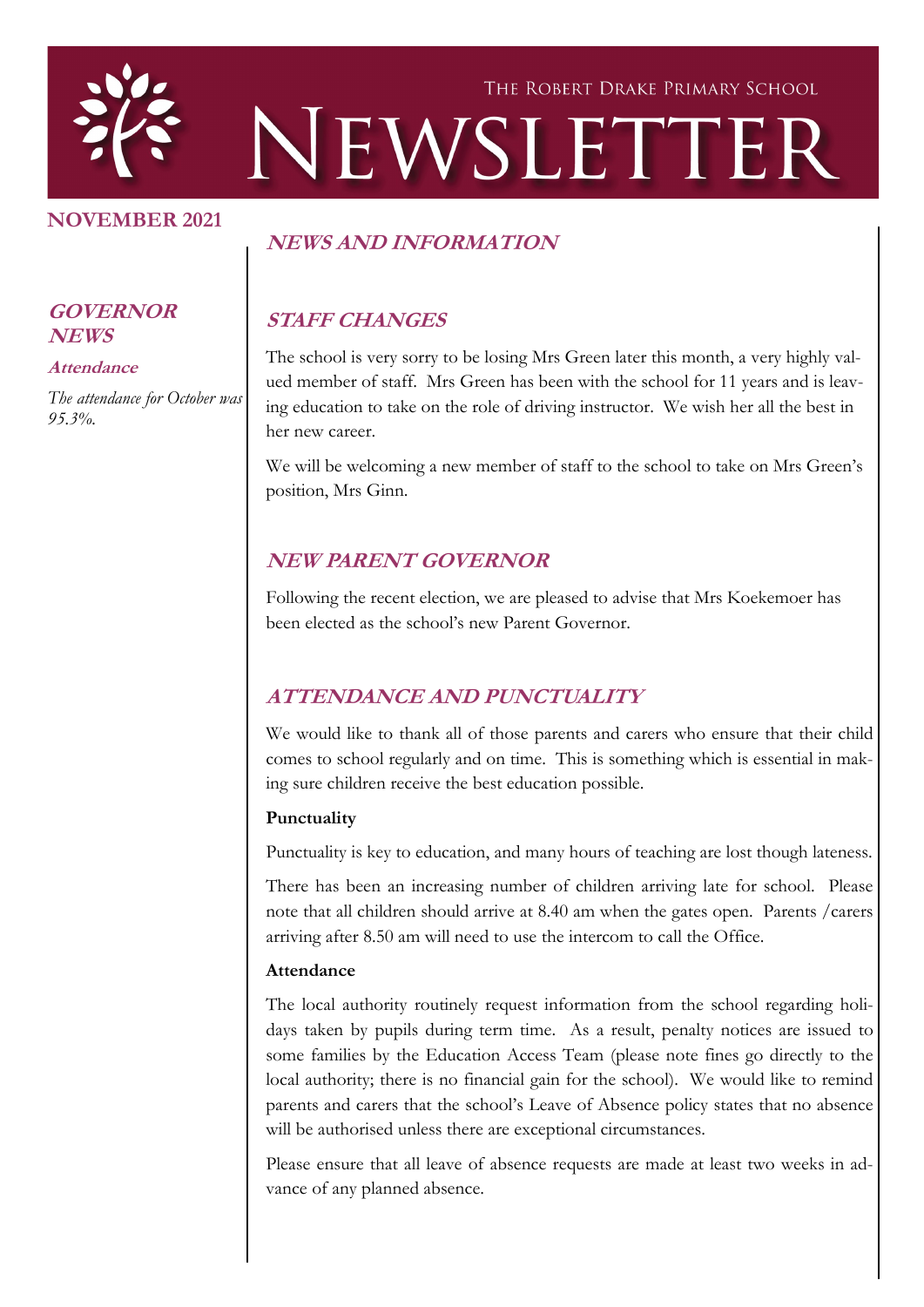## **DROPPING ITEMS OFF AT SCHOOL AFTER GATES CLOSE**

A reminder that it is very disruptive and time consuming for staff when forgotten items are dropped off at school after the gates have closed. It is therefore not possible to drop off any forgotten items during the school day.

Could you therefore please ensure that your child brings to school any items that will be required for their school day, ie, glasses, coat, book bag, lunch, water bottle. Water will be supplied to children that forget their water bottle and a school dinner can be ordered for those that forget their packed lunch.

# **DISADVANTAGED PUPIL FUNDING/ FREE SCHOOL MEALS**

The Pupil Premium Funding is allocated to children from low-income families who are currently known to be eligible for free school meals and children who have been looked after continuously for more than six months.

You may register your child for Free School Meals if you receive a range of benefits with qualifying conditions such as Income Support, Income-based Jobseeker's Allowance, Income-related Employment and Support Allowance and Child Tax Credit (provided your annual income does not exceed  $f(16,190)$ , Working Tax Credit runon, and Universal Credit.

If you think you may be eligible, registering is quick and easy.

**If your child is in Year 2 or below**, please call the School Office and we will send you through a form to complete.

**If your child is in Years 3—6**, Essex County Council has an online application form on their website: **https://www.essex.gov.uk/free-school-meals.**

If you meet the eligibility criteria, registering for Free School Meals will bring more money to the school which will benefit your child. Our Pupil Premium Funding is also used to provide support for pupils in a number of ways. As well as enabling your child to have the option of a free, healthy meal at lunchtime, other benefits may also be available for registered children, such as help with the cost of school trips. Further details are available on the school website.

Please be assured that registering for Free School Meals is completely confidential and your child's peers need not know they have applied. Please contact the school office if you have any questions or require help with your application.

### **CONTACT DETAILS—TO BE KEPT UPDATED**

In the event that your contact details change, you must ensure that you complete a new contact detail form and send it in to the Main Office. Please call or e-mail the school office if you need a copy of the form to complete.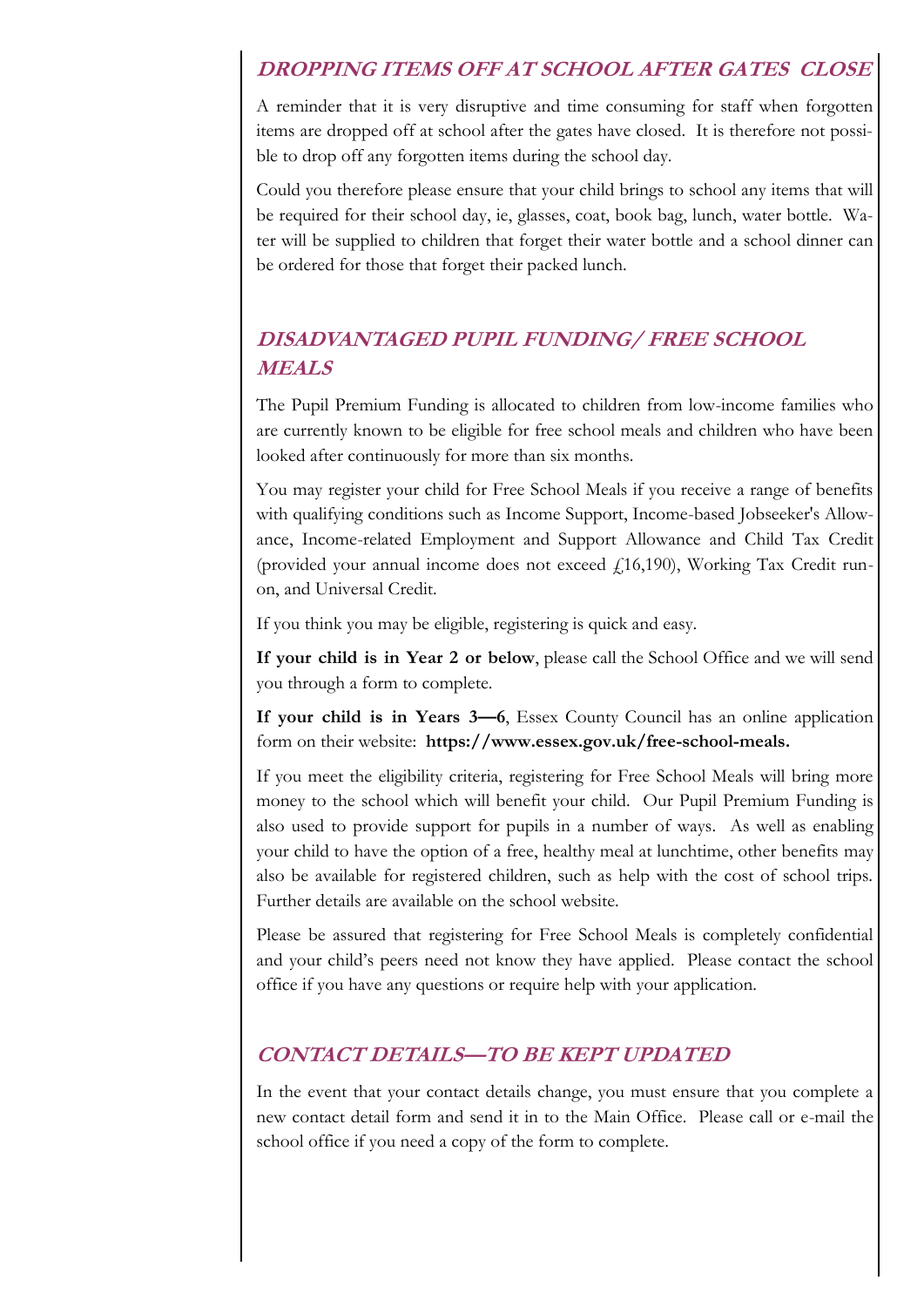### **SCHOOL CROSSING PATROL SAFETY MESSAGE**

We had a recent visit from the Essex School Crossing Patrol Service and they have asked us to highlight to parents the following safety message:

#### **Safety Message from the School Crossing Patrol Service**

**Could children who bring bikes and scooters to school please dismount and walk their bikes and scooters over the patrolled school crossing site. This is for the safety of the patrol and other pedestrians. It is also good practise for when children get older and cross the roads unaccompanied as they can give their full attention to approaching traffic. Thank you.** 

We are grateful for your support in this matter.

# **PRIMARY SCHOOL ADMISSIONS—SEPTEMBER 2022 ENTRY**

Please be advised that admissions for primary school entry in September 2022 opened on **Monday 8 November**. The statutory national closing date for applications is **15 January 2022**.

Applications can be made online via [www.essex.gov.uk/admissions](https://eur02.safelinks.protection.outlook.com/?url=http%3A%2F%2Fwww.essex.gov.uk%2Fadmissions&data=04%7C01%7C%7C102dbe912bef40eb1c7d08d99ab964be%7Ca8b4324f155c4215a0f17ed8cc9a992f%7C0%7C0%7C637710943303713213%7CUnknown%7CTWFpbGZsb3d8eyJWIjoiMC4wLjAwMDAiLCJQI)

All of the application information is available on the website above, including a copy of the Primary Education in Essex 2022-23 booklet and details of all admission policies.

### **WHAT'S BEEN HAPPENING**

### **PARLIAMENT WEEK**

Children in Years 3 and 4 recently took part in Parliament Week, learning about the roles of parliament and the government. Part of this learning was an interview with our local member of parliament Rebecca Harris MP.

### **NON UNIFORM DAY—FUNDRAISING**

The amount of  $f_{175.00}$  was raised following the recent non uniform day. Thank you to all those that donated, your support is greatly appreciated.

### **HARVEST FESTIVAL**

Thank you so much to all those parents and carers that donated to the Harvest Festival Assembly. All donations were passed to the local Yellow Door project, who were very appreciative of all the food received.